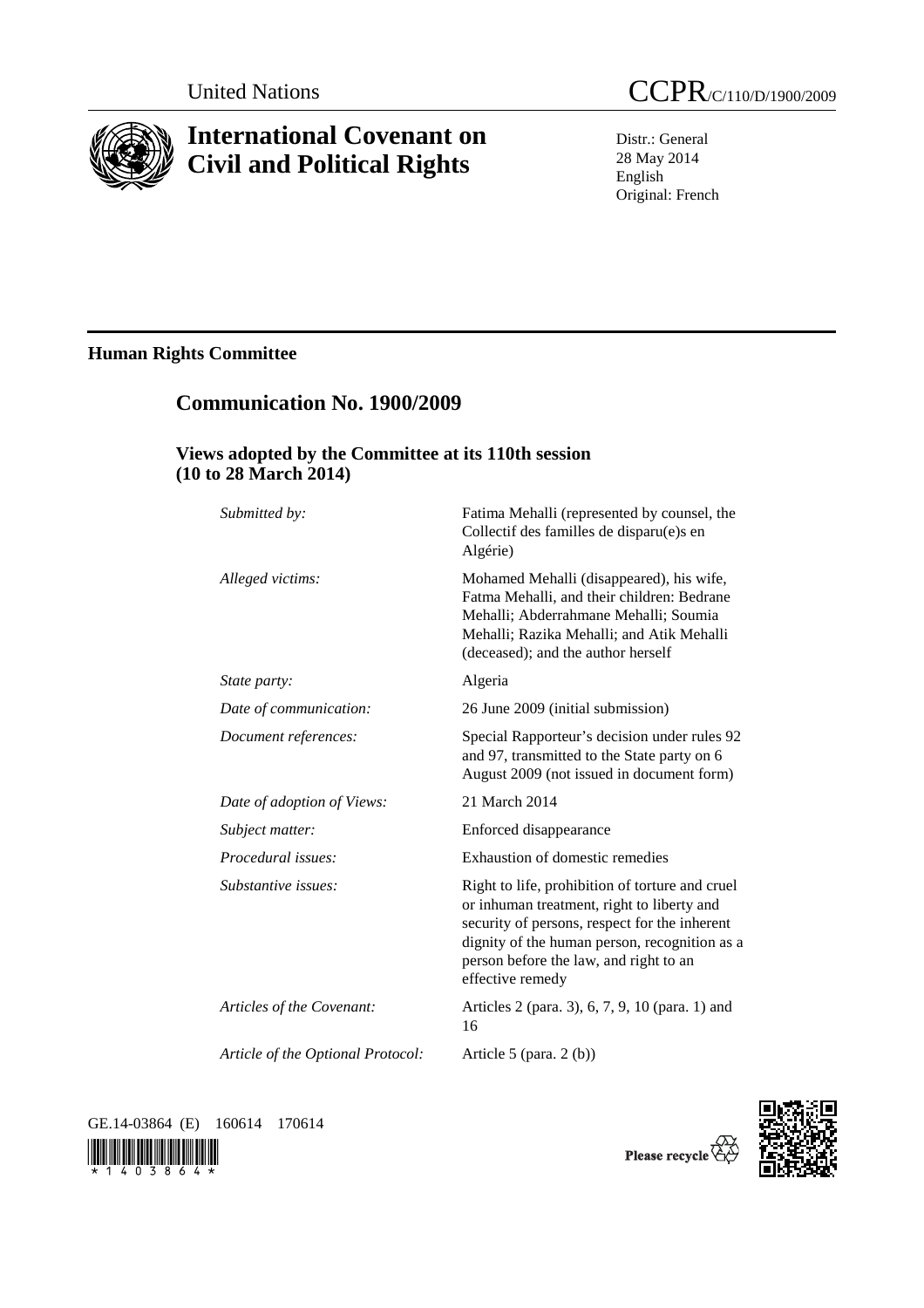### **Annex**

## **Views of the Human Rights Committee under article 5, paragraph 4, of the Optional Protocol to the International Covenant on Civil and Political Rights (110th session)**

concerning

### **Communication No. 1900/2009**\*

| Submitted by:          | Fatima Mehalli (represented by counsel, the<br>Collectif des familles de disparu(e)s en<br>Algérie)                                                                                                                |
|------------------------|--------------------------------------------------------------------------------------------------------------------------------------------------------------------------------------------------------------------|
| Alleged victims:       | Mohamed Mehalli (disappeared), his wife,<br>Fatma Mehalli, and their children: Bedrane<br>Mehalli; Abderrahmane Mehalli; Soumia<br>Mehalli; Razika Mehalli; and Atik Mehalli<br>(deceased); and the author herself |
| <i>State party:</i>    | Algeria                                                                                                                                                                                                            |
| Date of communication: | 26 June 2009 (initial submission)                                                                                                                                                                                  |

*The Human Rights Committee*, established under article 28 of the International Covenant on Civil and Political Rights,

*Meeting* on 21 March 2014,

*Having concluded* its consideration of communication No. 1900/2009 submitted to the Human Rights Committee by Fatima Mehalli under the Optional Protocol to the International Covenant on Civil and Political Rights,

*Having taken into account* all written information made available to it by the author of the communication and the State party,

*Adopts* the following:

\* The following members of the Working Group participated in the examination of the communication: Mr. Yadh Ben Achour, Ms. Christine Chanet, Mr. Cornelis Flinterman, Mr. Yuji Iwasawa, Mr. Walter Kälin, Ms. Zonke Zanele Majodina, Mr. Gerald L. Neuman, Mr. Víctor Manuel Rodríguez-Rescia, Mr. Fabián Omar Salvioli, Ms. Anja Seibert-Fohr, Mr. Yuval Shany, Mr. Konstantine Vardzelashvili, Ms. Margo Waterval and Mr. Andrei Paul Zlãtescu.

 Pursuant to rule 90 of the Committee's rules of procedure, Mr. Lazhari Bouzid did not take part in the examination of the communication.

 The text of a joint opinion by Mr. Salvioli and Mr. Rodríguez Rescia (concurring) is appended to the present Views.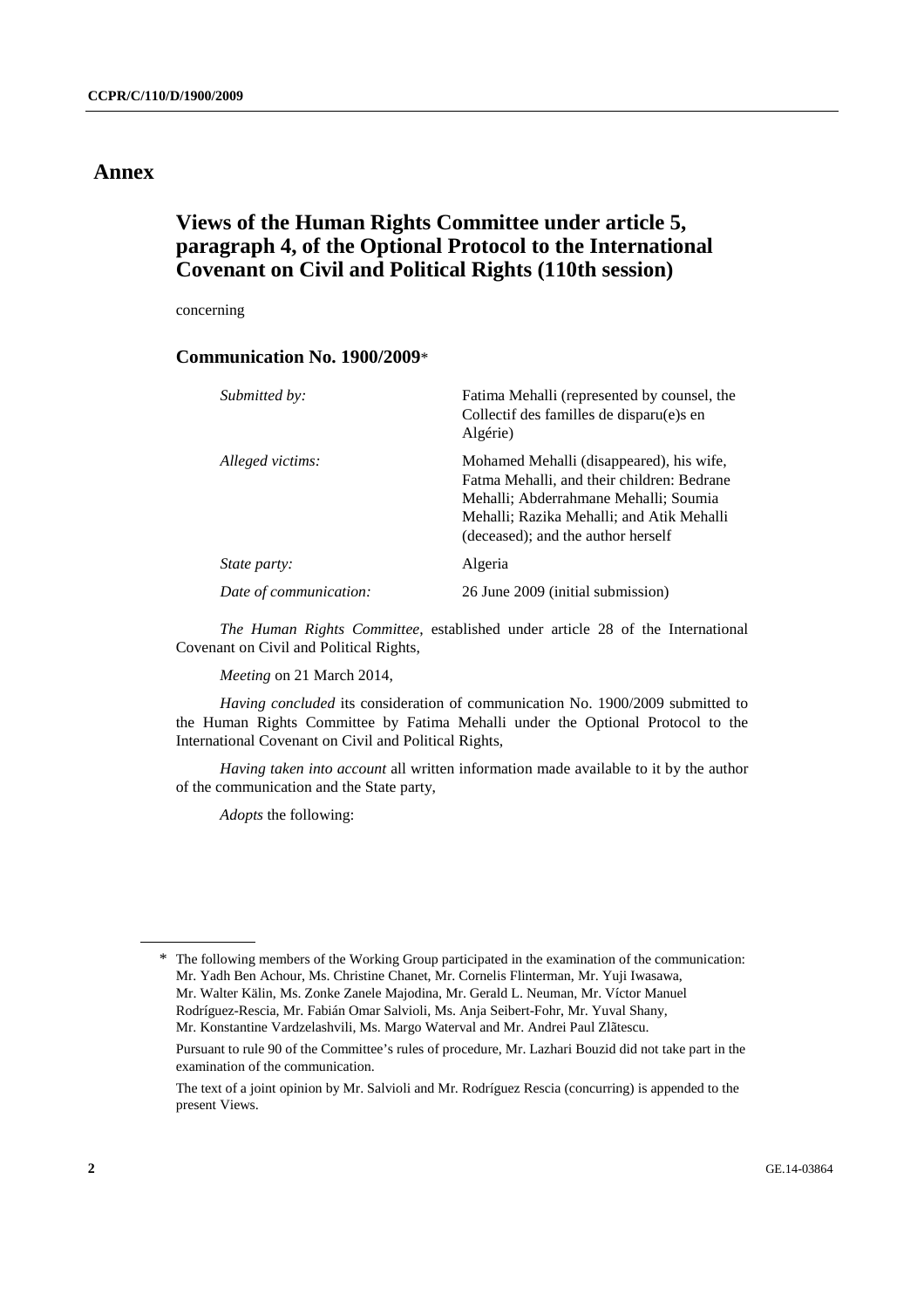## **Views under article 5, paragraph 4, of the Optional Protocol**

1.1 The author of the communication is Fatima Mehalli, born in 1969 and of Algerian nationality, who is acting on behalf of her father, Mohamed Mehalli (disappeared), born in 1935, her mother, Fatma Mehalli, born in 1939, the wife of the disappeared person, and their children (the author's brothers and sisters): Bedrane Mehalli, born in 1971; Abderrahmane Mehalli, born in 1977; Soumia Mehalli, born in 1964; Razika Mehalli, born in 1974; and Atik Mehalli (deceased), born in 1978; all of Algerian nationality, and on her own behalf. She argues that her father and the members of her family are victims of various violations by the State party under articles 2 (para. 3), 6, 7, 9, 10 and 16 of the International Covenant on Civil and Political Rights. She is represented by the Collectif des familles de disparu(e)s en Algérie.<sup>1</sup>

1.2 On 19 October 2009, the Committee, through its Special Rapporteur on New Communications and Interim Measures, decided not to consider the admissibility and the merits of the case separately.

#### **The facts as submitted by the author**

2.1 The families of brothers Cherif and Mohamed Mehalli lived in the same house, which they had inherited from their parents. Cherif was registrar at the Tribunal of Hussein Dey. In 1992, members of the Islamic Salvation Front threatened him with death if he did not leave his job; he went on sick leave. One night, several uniformed police officers raided the family home, arrested him and detained him for 8 days in Hussein Dey police station, where he was violently tortured. Two months later, after the police had once again come looking for him at his home, Cherif told his relatives that he was leaving. From that time onwards, the house and indeed the whole neighbourhood was put under surveillance and the family was regularly threatened by the police.

2.2 As Cherif did not return, the police went after his nephew, Bedrane (brother of the author), whom they arrested and detained for 2 days at Leveilley police station for the first time in 1993. Arrested again three months later, he was violently tortured at Hussein Dey police station: he was kept sitting on a chair, handcuffed, with his hands behind his back, for four days in a row, while the police officers beat him regularly. He did not eat or drink for more than eight days. When his father went to the police station to visit him, the officers confirmed that they were holding Bedrane and said that he would be released only if his uncle Cherif gave himself up; he was eventually released, but was harassed, beaten and arrested again on numerous occasions. After that, the police wanted him to act as an informer, but Bedrane fled to stay with relatives outside of Algiers for a while before returning to the family home, as the people he was staying with feared reprisals. Meanwhile, the family was subjected to constant harassment by the police, who carried out regular searches and vandalized the family home, under the pretext of looking for Cherif. Tired of this harassment and after receiving threatening letters from the (clandestine) Organisation des jeunes Algériens libres (Organization of Young Free Algerians) (stating that Cherif was a terrorist and that they were going to attack his property and his relatives), Bedrane left the family home and never returned. His relatives think that he joined the maquis.

2.3 The police then picked on Atik, another of the author's brothers, born in 1978. One day, on his way to school, he was going past a police control post when he was recognized by the police, who hit him. On 15 July 1996, during a police raid in the locality led by an officer named Saad, Atik tried to follow the young people running away from the police.

<sup>&</sup>lt;sup>1</sup> The Optional Protocol entered into force for the State party on 12 December 1989.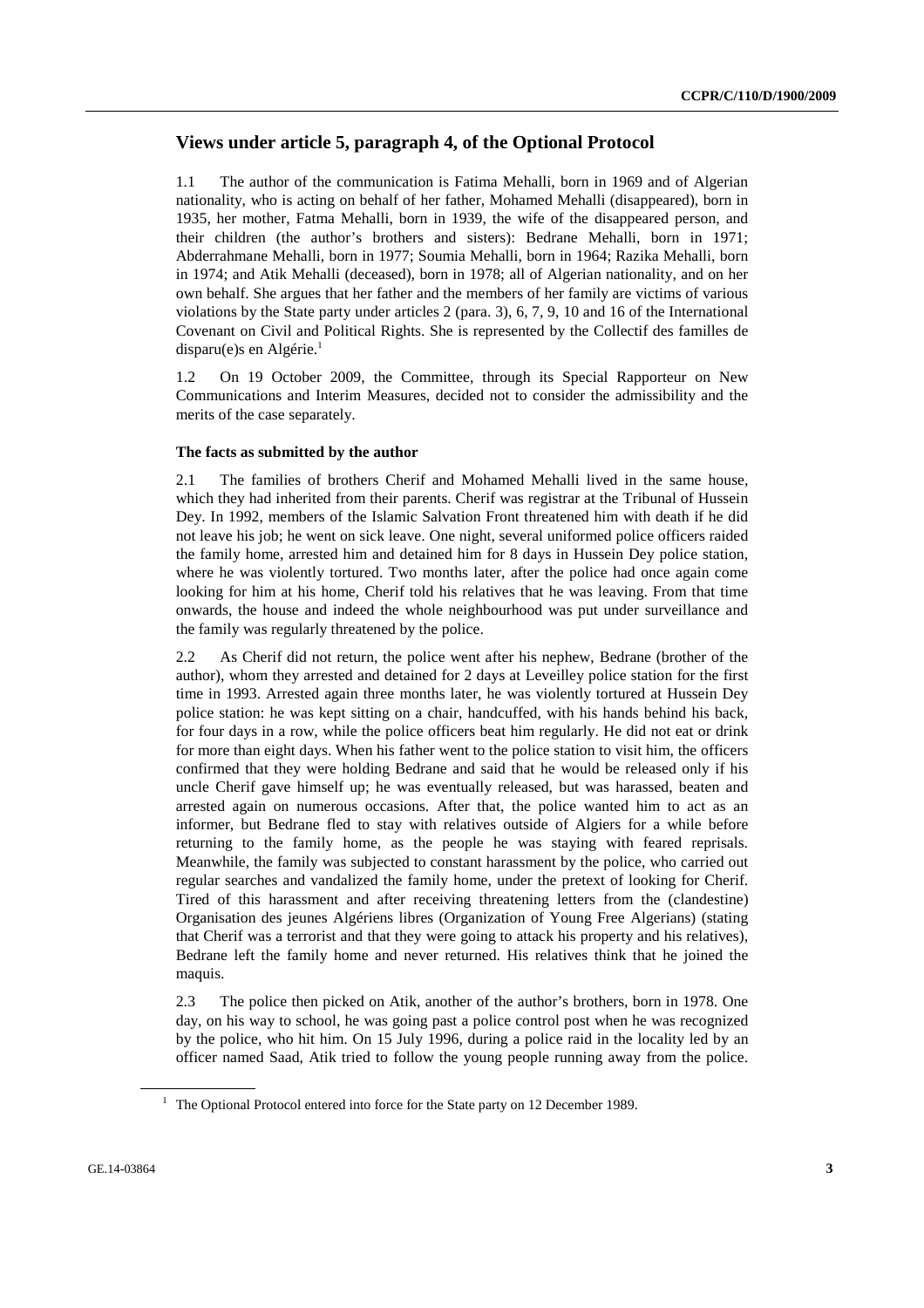Because of a disability resulting from a fall, he held his right hip as he was running. The police thought that he was hiding a weapon, and shot him repeatedly; he died on the spot. The family went to the police station to find out what had happened, and met with police officer Saad, who told them he had sworn to clean up the neighbourhood and destroy any family who had a relative who was a terrorist. The family had great difficulty in recovering Atik's remains, finally managing 12 days after he was killed, having waited each day in front of a cemetery in Algiers.

2.4 The author's father, Mohamed Mehalli, (brother of Cherif, and father of Bedrane and Atik) was arrested for the first time in 1995, after being summoned to Leveilley police station and imprisoned in El Harrach prison. Tried on 1 January 1997, he was sentenced to 1 year in prison for belonging to a terrorist group and for not reporting a killer. As he had already spent 14 months in pretrial detention, he was released on 2 January 1997.

2.5 A week after his release, police officer Saad again came to his home to arrest him. At the house, he found the author, who told him that her father was absent, whereupon the officer struck and insulted her. He waited until the author's father came home and took him away before then releasing him. This was repeated approximately every two weeks, and every time he was arrested, the author's father was beaten. Early in the morning of 14 September 1997, police officers came back to the house and told Mohamed to come out; once outside, he was forced to the ground and beaten for about 10 minutes. On 18 September 1997, police officers led by Saad came back and took Mohamed to a nearby building site. He was pushed to the ground and beaten; his beard was burned and a heavy stone was put on his chest. He had to be treated by a doctor.

2.6 To flee the harassment, he rented a house in another neighbourhood and the family lived there for nearly a year, until 29 June 1998, when Mohamed was arrested in his car by military security officers, in the presence of witnesses. Meanwhile, soldiers and plainclothes police officers raided the family home. The next day, the author and her mother, worried because Mohamed had not come home, went to the police station, but to no avail. When they returned home, military security officers were waiting for them, and the author, her sister Soumia and their mother Fatma were blindfolded and taken in a van to Chateauneuf barracks, infamous for torture and incommunicado detention.

2.7 Once in the barracks, the three women were held separately in different cells. The author was interrogated and then beaten, in order, she believes, for her father, who was also being held there, to hear. She herself could hear her father being tortured. Her sister Soumia was made to lie on a cement table and then tied down with cables connected to a battery which gave her electric shocks. She then suffered torture with a cloth, which prevented her from breathing, before being raped with a stick. The three women were held for 8 days and then taken back to their home. Just before they were released, the author saw her father from the window of her cell. He was being dragged by guards because he had difficulty walking. The family has not had any news of him since that day.

2.8 The police then moved onto Abderrahmane, the author's other brother. He was first arrested in 1993 during a police raid after an attack in the neighbourhood. He was held in Leveilley police station for 3 days and then released after questioning. He was arrested again in 1996 and detained at the same police station for 15 days. The police questioned him about his brother Bedrane and his uncle Cherif. He was arrested again a few months later, and held for 27 days. In March 1997, he was arrested and held for 15 days in detention at Leveilley police station before being taken to El Harrach prison. On 29 March 1997, Algiers criminal court sentenced him to 5 years in prison for membership of a terrorist group. Released in 2002, Abderrahmane was arrested three more times by the police, who asked him to cooperate with them in exchange for a car and money; he refused and the police threatened him. Unable to bear the harassment any longer, he applied for a visa to go abroad. However, on 26 December 2006, he was arrested again, and his family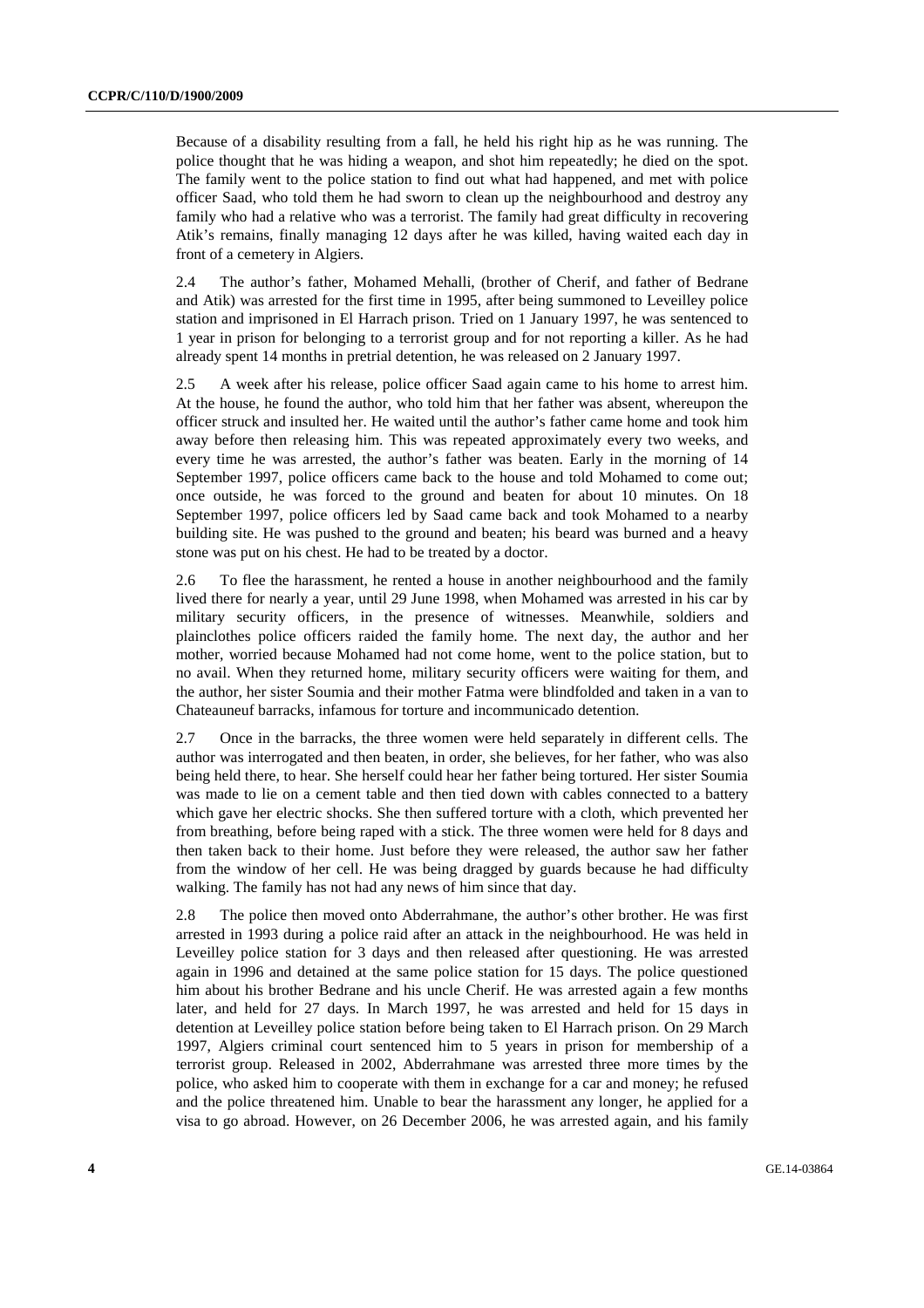had no news of him for 12 days. During that period of detention, Abderrahmane was forced under torture to confess that he had had contact with armed terrorist groups. Members of his family who visited him on 14 June 1998 found him physically and psychologically marked by the torture: he had a wound to his head and was staring blankly. He told one of his sisters that, with a group of prisoners, he had been tortured and sexually abused by security agents who were visiting the prison. On 23 December 2008, he was sentenced to 4 years in prison and, at the time that the communication was submitted, he was being held in prison in Berrouaghuia.

#### *Exhaustion of domestic remedies*

2.9 Invoking several of the Committee's Views confirming its established jurisprudence, the author observes that only effective and available remedies need to be exhausted. She states that the family of the disappeared person pursued all possible remedies, administrative and judicial, to no avail.

2.10 Regarding the summary execution of her brother Atik on 15 July 1996, the author claims that no recourse is available, since the officer responsible for his death has admitted carrying out the killing, but has threatened the family with reprisals if they take any legal action. The fear of other relatives being tortured or killed has deterred the family from filing a complaint.

2.11 Similarly, Bedrane, who has been a victim of harassment, arbitrary detention and repeated torture, has not filed a complaint (nor has his family in this regard) against the authorities, since this would have irremediably exposed the family to reprisals and any complaints would then have had no chance of success.

2.12 In 1998, after they too had suffered torture and arbitrary detention, the author and her mother, represented by a lawyer, filed numerous appeals concerning the disappearance of Mohamed Mehalli. On 8 May 2000, the investigating judge of the Tribunal of Hussein Dey ordered that there were no grounds for prosecution; a second order of no grounds for prosecution was pronounced on 8 August 2000 by an investigating judge of another chamber of the same Tribunal. On 22 July 2000, the same court refused the author's request for a certificate attesting to the disappearance of her father, on the grounds that she did not have locus standi. On 7 February 2004, the author's mother filed a complaint with the court of the same Tribunal and, on 18 October 2004, the Tribunal finally recognized Mohamed Mehalli's disappearance; the Bachdjarah gendarmerie issued the certificate on 4 July 2006.

2.13 In respect of opening an investigation or a possible prosecution, the author argues that, in any event, no effective remedy is available within the meaning of article 2 of the Covenant in the present case, particularly in the light of the texts governing the application of the Charter for Peace and National Reconciliation, which prevent any legal recourse against officers of the State, thereby depriving victims of any effective remedy.

2.14 With regard to administrative remedies, the family filed a complaint with the *wilaya* of Algiers on 21 September 1998 (no action taken). They also contacted the National Human Rights Observatory on 14 July 1999. The National Advisory Commission for the Promotion and Protection of Human Rights, the successor to the Observatory, replied on 24 July 2002 that, according to the information obtained by the security forces, attempts to find the author's father had proved fruitless. Following a second letter sent to the Observatory on 7 September 1999, the family received a reply on 15 May 2000, saying that the author's father had never been sought or arrested by the security forces.

#### **The complaint**

3.1 The author alleges that the State party is guilty of a violation of articles 2 (para. 3), 7, 9 and 16 of the Covenant in respect of her father, Mohamed Mehalli, who has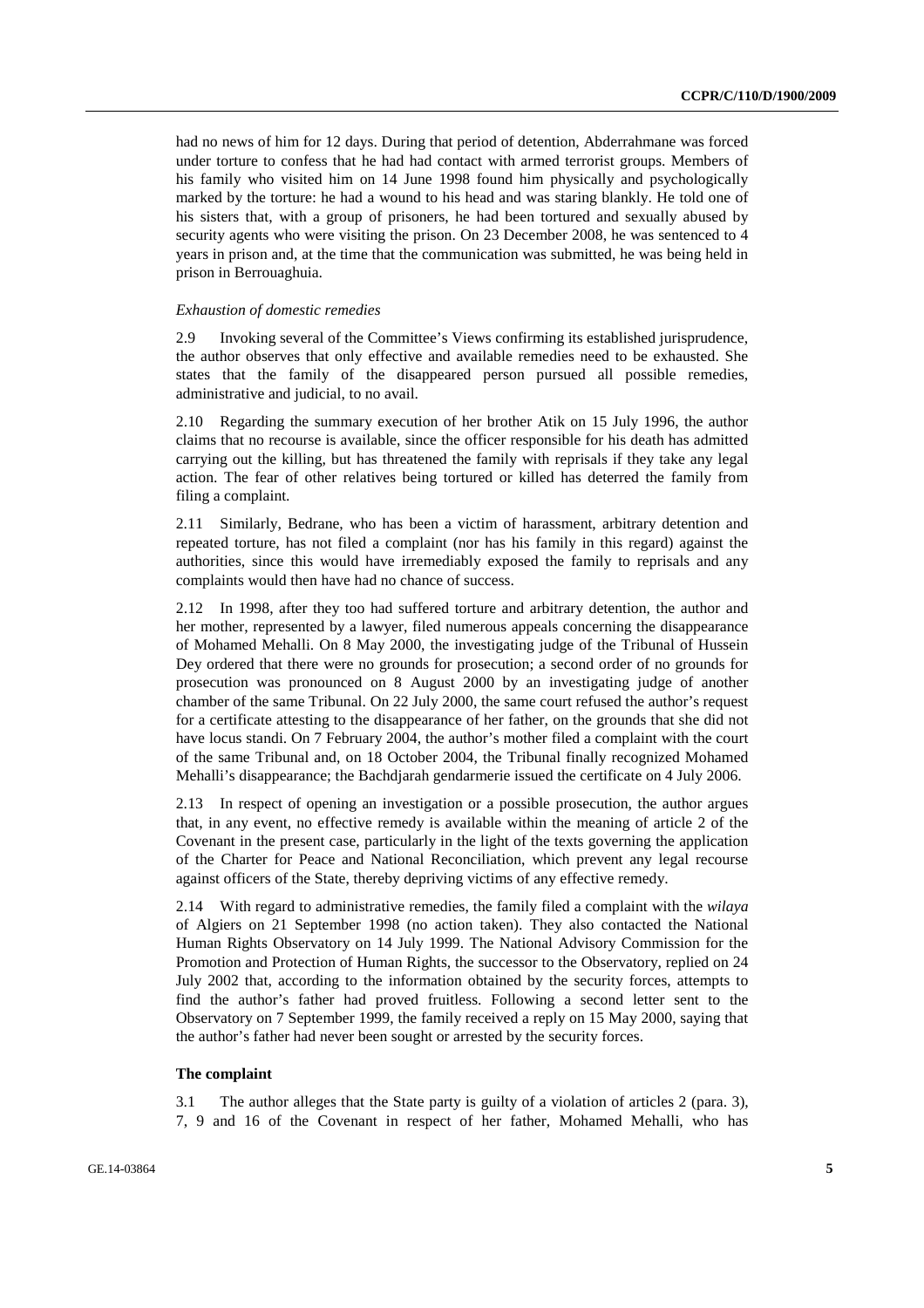disappeared. She asks that the members of Mohamed Mehalli's family should be compensated under article 2, paragraph 3, of the Covenant and that the authorities carry out an effective investigation.

3.2 The author also claims a violation of articles 6 and 2 (para. 3) of the Covenant in respect of her brother, Atik, who was killed; of articles 2 (para. 3) and 7 in respect of her mother, Fatma, the author herself and her sister, Soumia; of articles 7 and 9 in respect of her brother, Bedrane; and of articles 7, 10 and 2 (para. 3) in respect of her other brother, Abderrahmane.

#### **State party's observations**

4.1 On 6 October 2009, the State party contested the admissibility of the communication.<sup>2</sup> It submits that the communication incriminates public officials, or persons acting on behalf of public authorities, in relation to enforced disappearances that occurred during the period in question — from 1993 to 1998 — and should be considered in the broader context of the sociopolitical situation and declared inadmissible. The individual focus in this complaint does not reflect the national sociopolitical and security context in which the alleged events are said to have occurred, and does not reflect reality or the factual diversity of the situations covered by the generic term "enforced disappearance" during the period in question.

4.2 Contrary to the theories propounded by international NGOs, which the State party finds to be not very objective, the painful ordeal of terrorism that the State party experienced cannot be seen as a civil war between two opposing camps, but rather as a crisis that led to the spread of terrorism following calls for civil disobedience. This in turn led to the emergence of a multitude of armed groups engaged in terrorist crimes, acts of subversion, the destruction and sabotage of public infrastructure, and acts of terror targeting the civilian population. As a result, in the 1990s, the State party went through one of the most terrible ordeals of its young life as an independent country. In this context, and in accordance with the Constitution, precautionary measures were implemented, and the Algerian Government informed the Secretariat of the United Nations of its declaration of a state of emergency, in accordance with article 4, paragraph 3, of the Covenant.

4.3 During this period, terrorist attacks were a daily occurrence in the country; they were carried out by a host of ideologically driven armed groups with little in the way of hierarchy, which severely diminished the ability of the authorities to control the security situation. As a result, there was some confusion in the manner in which a number of operations were carried out among the civilian population, and it was difficult for civilians to distinguish between the actions of terrorist groups and those of the security forces, to whom civilians often attributed enforced disappearances. According to a variety of independent sources, including the press and human rights organizations, the concept of disappearances in Algeria during the period in question covers six possible scenarios, none of which can be blamed on the State: (a) persons reported missing by their relatives but who in fact had chosen to go into hiding in order to join an armed group and who instructed their families to report that they had been arrested by the security services as a way of "covering their tracks" and avoiding "harassment" by the police; (b) persons who were reported missing after their arrest by the security services but who took advantage of their subsequent release to go into hiding; (c) persons abducted by armed groups which, because they were not identified or had taken uniforms or identification documents from police officers or soldiers, were mistakenly identified as members of the armed forces or security

 $2\;\;$  In the same submission, the State party in fact contested the admissibility of eight other communications received.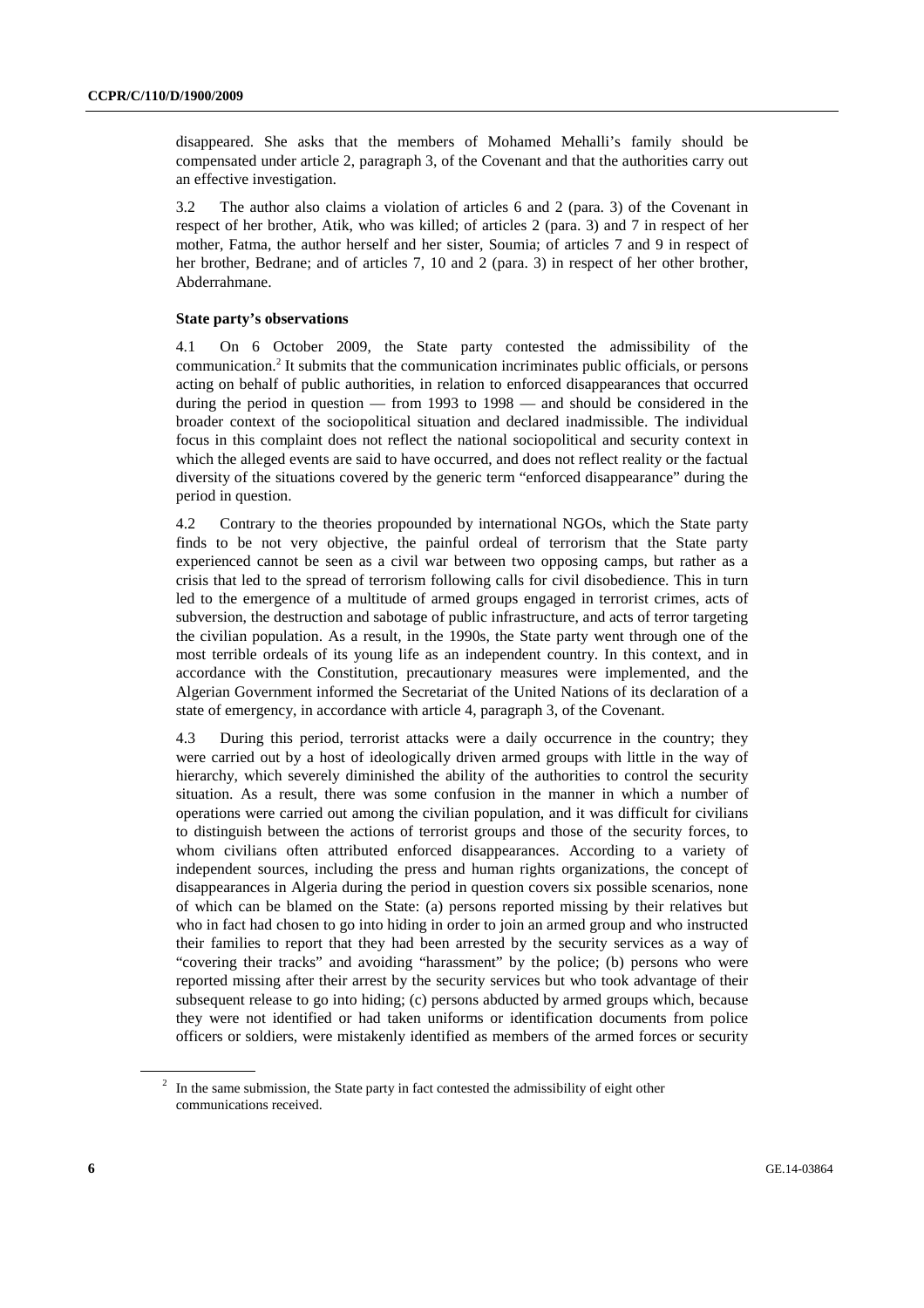services; (d) persons reported missing by their families but who had actually deliberately abandoned them and in some cases even left the country because of personal problems or family disputes; (e) persons reported missing by their families who were actually wanted terrorists who had been killed and buried in the maquis after factional infighting, doctrinal disputes or arguments over the spoils of war among rival armed groups; and finally (f) persons reported missing who were in fact living in Algeria or abroad under false identities created via a vast network of document forgers.

4.4 The State party maintains that it was in view of the diversity and complexity of the situations covered by the concept of disappearance that the Algerian legislature, following the referendum on the Charter for Peace and National Reconciliation, recommended a comprehensive approach to the issue of disappearances, taking account of all persons who had disappeared in the context of the "national tragedy", and under which all victims would be offered support to overcome their ordeal and all victims of disappearance and their beneficiaries would be entitled to redress. According to statistics from the Ministry of the Interior, 8,023 disappearances have been reported, 6,774 cases examined, 5,704 approved for compensation and 934 rejected, with 136 still pending. In total, 371,459,390 Algerian dinars have been paid out as compensation to all the victims concerned and 1,320,824,683 dinars are paid in the form of monthly pensions.

4.5 The State party further argues that not all domestic remedies have been exhausted. It stresses the importance of distinguishing between simple formalities involving the political or administrative authorities, non-judicial remedies pursued through advisory or mediation bodies, and judicial remedies pursued through the relevant courts of justice. The State party notes that it may be seen from the author's statements that the complainants have written letters to political and administrative authorities, petitioned advisory or mediation bodies and representatives of the prosecution service (chief prosecutors and public prosecutors), but have not, strictly speaking, initiated legal proceedings and seen them through to their conclusion using all available remedies of appeal and judicial review. Of all these authorities, only the representatives of the prosecution service are authorized by law to open a preliminary inquiry and refer a case to an investigating judge. In the Algerian system, it is the public prosecutor who receives complaints and who institutes criminal proceedings if these are warranted. Nevertheless, in order to protect the rights of victims and their beneficiaries, the Code of Criminal Procedure authorizes them to institute criminal proceedings by filing a complaint with the investigating judge. In that case, it is the victim, not the prosecutor, who institutes criminal proceedings by bringing the matter before the investigating judge. This remedy, which is provided for in articles 72 and 73 of the Code of Criminal Procedure, was not used, despite the fact that it would have enabled the victims to institute criminal proceedings and compel the investigating judge to initiate an investigation, even if the prosecution service had decided otherwise.

4.6 The State party also notes the author's contention that the adoption by referendum of the Charter for Peace and National Reconciliation and its implementing legislation — in particular, article 45 of Ordinance No. 06-01 — makes it impossible to consider that any effective and available domestic remedies exist in Algeria to which the families of victims of disappearance could have recourse. On this basis, the author believed she was under no obligation to bring the matter before the relevant courts, in view of their likely position and findings regarding the application of the Ordinance. However, the author cannot invoke this Ordinance and its implementing legislation to absolve herself of responsibility for failing to institute the legal proceedings available to her. The State party recalls the Committee's jurisprudence to the effect that a person's subjective belief in, or presumption of, the futility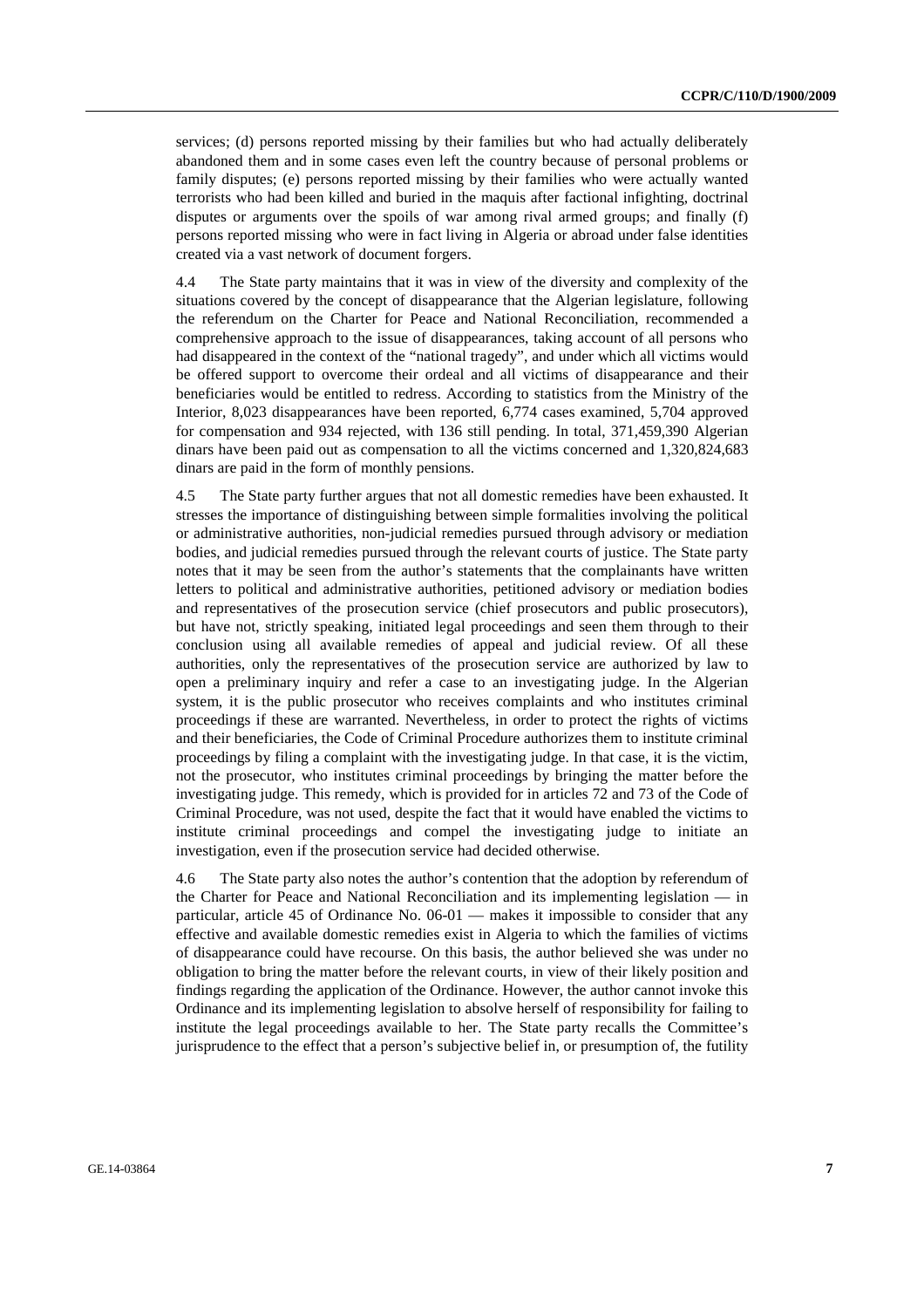of a remedy does not exempt that person from the requirement to exhaust all domestic remedies.<sup>3</sup>

4.7 The State party then turns its attention to the nature, principles and content of the Charter for Peace and National Reconciliation and its implementing legislation. It maintains that, in accordance with the principle of the inalienability of peace, which has become an international right to peace, the Committee should support and consolidate peace and encourage national reconciliation with a view to strengthening States affected by domestic crises. As part of this effort to achieve national reconciliation, the State party adopted the Charter, and its implementing ordinance prescribes legal measures for the discontinuance of criminal proceedings and the commutation or remission of sentences for any person who is found guilty of acts of terrorism or who benefits from the provisions of the legislation on civil dissent, except for persons who have committed or been accomplices to mass killings, rapes or bombings in public places. This Ordinance also helps to address the issue of disappearances by introducing a procedure for filing an official finding of presumed death, which entitles beneficiaries to receive compensation as victims of the "national tragedy". Social and economic measures have also been put in place, including the provision of employment placement assistance and compensation for all persons considered victims of the "national tragedy". Finally, the Ordinance prescribes political measures, such as a ban on engaging in political activity for any person who exploited religion in the past in a way that contributed to the "national tragedy", and establishes the inadmissibility of any proceedings, individual or joint, brought against members of any branch of Algeria's defence and security forces for actions undertaken to protect persons and property, safeguard the nation and preserve its institutions.

4.8 In addition to the establishment of funds to compensate all victims of the "national tragedy", the sovereign people of Algeria have, according to the State party, agreed to a process of national reconciliation as the only way to heal the wounds inflicted. The State party insists that the proclamation of the Charter for Peace and National Reconciliation reflects a desire to avoid confrontation in the courts, media outpourings and political scoresettling. The State party is therefore of the view that the author's allegations are covered by the comprehensive domestic settlement mechanism provided for in the Charter.

4.9 The State party asks the Committee to take into account the sociopolitical and security context at the time; to find that the author failed to exhaust all domestic remedies; to recognize that the authorities of the State party have established a comprehensive national mechanism for processing and settling the cases referred to in these communications through a policy of peace and national reconciliation that is consistent with the principles of the Charter of the United Nations and subsequent covenants and conventions; to find the communication inadmissible; and to request that the author seek an alternative remedy.

4.10 In a further memorandum, the State party raises the question of whether the submission of a series of individual communications to the Committee might not actually be an abuse of procedure in respect of a broad historical issue whose causes and circumstances elude the Committee. These "individual" communications dwell on the general context in which the disappearances occurred, focusing solely on the actions of the security forces and never mentioning those of the various armed groups that used criminal concealment techniques to incriminate the armed forces.

<sup>3</sup> The State party cites, inter alia, communications Nos. 210/1986 and 225/1987, *Pratt and Morgan v. Jamaica*, Views adopted on 6 April 1989.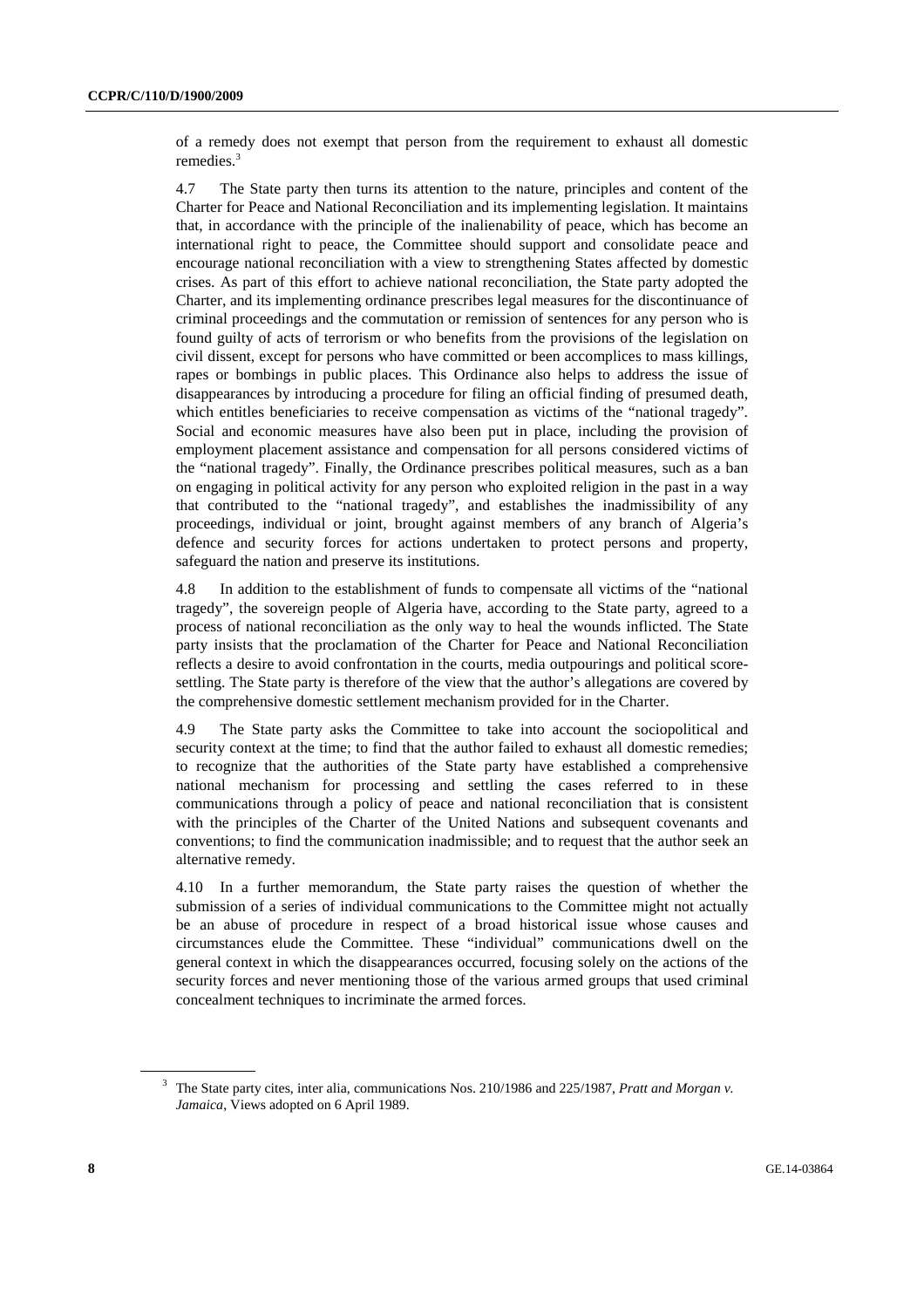4.11 The State party insists that it will not address the merits of these communications until the issue of their admissibility has been settled, and notes that all judicial or quasijudicial bodies have a duty to deal with preliminary questions before considering the merits. The decision in the cases in point to consider questions of admissibility and the merits jointly and simultaneously — aside from the fact that it was not arrived at on the basis of consultation — seriously prejudices the proper consideration of the communications in terms of both their general nature and their intrinsic particularities. Referring to the rules of procedure of the Human Rights Committee, the State party notes that the sections relating to the Committee's procedure to determine the admissibility of communications are separate from those relating to the consideration of communications on the merits, and that therefore these questions could be considered separately. It maintains that none of the complaints or requests for information made by the authors of the communications were submitted through channels that would have allowed consideration of the case by the Algerian judicial authorities and notes that only a few of the communications reached the level of the Indictments Chamber (court with jurisdiction to hear appeals).

4.12 Recalling the Committee's jurisprudence regarding the obligation to exhaust domestic remedies, the State party maintains that mere doubts about the prospect of success or worries about delays do not exempt an author from the obligation to exhaust these remedies. As to the question of whether the promulgation of the Charter for Peace and National Reconciliation has ruled out the possibility of any remedy in this area, the State party replies that the failure of the author to take any steps to submit her allegations to scrutiny has prevented the Algerian authorities from taking a position on the scope and limitations of the applicability of the Charter. Moreover, under the Ordinance in question, the only proceedings that are inadmissible are those brought against "members of the defence and security forces of the Republic" for actions consistent with their core duties to the Republic, namely, to protect persons and property, safeguard the nation and preserve its institutions. On the other hand, any allegations concerning actions attributable to the defence or security forces that can be proved to have taken place in any other context are subject to investigation by the appropriate courts.

4.13 On 24 January 2011, the State party reiterated its previous comments in extenso.

#### **Author's comments on the State party's submission**

5.1 On 30 August 2012, the author submitted comments on the State party's observations. She points out that the State party contests the admissibility of the communication for non-exhaustion of domestic remedies, given, inter alia, that no legal proceedings had been instituted and followed through, in appeal or judicial review. Referring to the Committee's jurisprudence, the author notes that only available and effective remedies must be exhausted, and that the local remedies rule does not apply to appeals that objectively have no prospect of success. She notes that the Committee has found that the useful nature of a remedy assumes that the State party has an obligation to conduct a thorough investigation into the alleged crimes on the merits, but that this requirement has not been met in this case. She then recalls all the administrative and judicial procedures undertaken by the family to find out what had happened to the victim, including two complaints to the Prosecutor of the Tribunal of Hussein Dey filed by a lawyer in the year following the disappearance, which led to an order stating that there were no grounds for prosecution. In respect of the summary execution of her brother Atik and the arbitrary detention and torture of her brothers Bedrane and Abderrahmane, she notes that, according to the Committee's jurisprudence, a victim is not required to use remedies that are likely to cause him or her harm. She reiterates that the harassment and threats suffered by the family have deterred them from initiating judicial proceedings.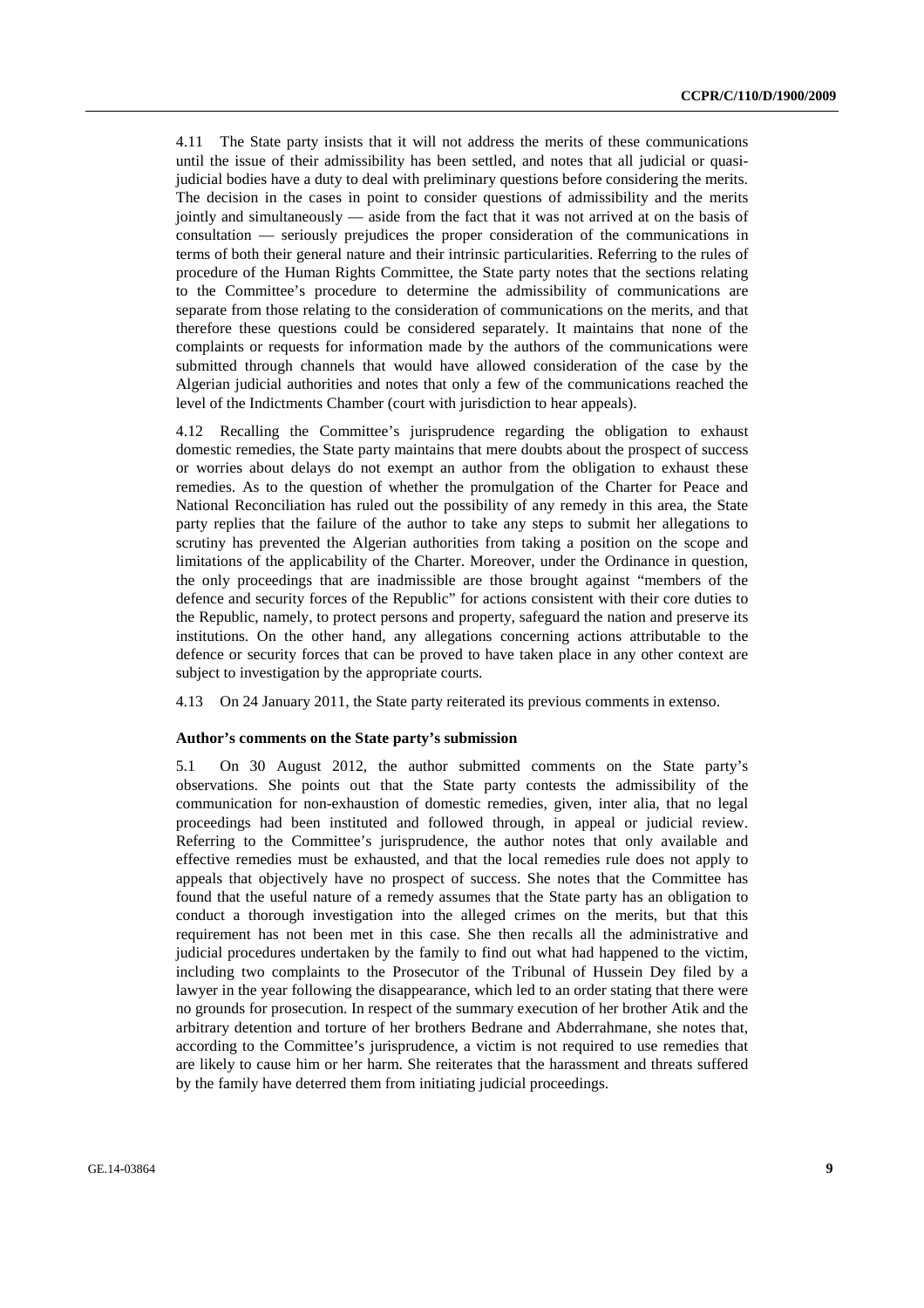5.2 The author adds that, in the present case, there was no need to compensate for any lack of action by a prosecutor by making use of articles 72 and 73 of the Code of Criminal Procedure, given that, despite their fears, the family did petition the prosecutor who, in turn, initiated the procedure leading to the judicial orders of 8 May and 8 August 2000. In 2000 as well, the family took steps to obtain a declaration of disappearance of the author's father, which was produced only in October 2004, with no mention of the circumstances of the disappearance. Subsequently, in application of the Charter for Peace and National Reconciliation, a certificate of disappearance of the author's father was drawn up on 4 July 2006, but the document does not specify the circumstances of the disappearance, despite the family's testimony to the police investigation department; the family was never involved in any investigation.

5.3 The author invokes the Committee's Views in communication No. 1588/2007, Benaziza v. Algeria,<sup>4</sup> and notes that, in the present case, the competent authorities should not have ignored the enforced disappearance of Mohamed Mehalli and should have conducted a thorough investigation into the alleged facts, searched for the perpetrators and initiated proceedings. In the light of the description of the family and the information given about the alleged perpetrators, the public prosecutor could, under article 170 of the Code of Criminal Procedure, have appealed against the investigating judge's decision that there were no grounds for prosecution. According to the author, this all shows that the family did not have access to effective or useful remedies to oblige the authorities to proceed with a thorough and rigorous investigation. The subsequent entry into force of Ordinance No. 06- 01 of 27 February 2006 meant that remedies were no longer available to families of the disappeared, since its article 45 makes it impossible to bring any proceedings against the defence or security forces.

5.4 The author claims that the three situations described in article 45 of Ordinance No. 06-01 are formulated so broadly as to encompass all circumstances in which State officials have engaged in serious acts of violence against persons, such as disappearances, extrajudicial killings and even torture. Thus, in stating that complaints against members of the military or security forces will automatically be deemed inadmissible, article 45 precludes any possibility of a complaint being declared admissible by the prosecution service.

5.5 Many of the families of disappeared persons who have lodged complaints through the courts against a person or persons unknown or who have requested an investigation into the fate of a disappeared person have been directed to the *wilaya* commission charged with implementing the Charter for Peace and National Reconciliation in order to carry out the necessary steps to obtain compensation. The author maintains that, since 2006, the application of the Charter for Peace and National Reconciliation and the compensation procedure has been the only response of the authorities to all the demands for the truth addressed by the families to the relevant judicial and administrative bodies. She also points out that the Committee has declared article 45 of the Ordinance not to be in conformity with the Covenant, called for it to be amended and requested the State party to take all appropriate measures to guarantee that serious violations of human rights, such as torture and disappearances, are investigated and that the perpetrators of such violations, including State officials and members of armed groups, are prosecuted.<sup>5</sup>

<sup>&</sup>lt;sup>4</sup> Communication No. 1588/2007, *Benaziza v. Algeria*, Views adopted on 26 July 2010.

Concluding observations of the Human Rights Committee concerning the third periodic report of Algeria, CCPR/C/DZA/CO/3, adopted on 1 November 2007, paras. 7 (a) and (b).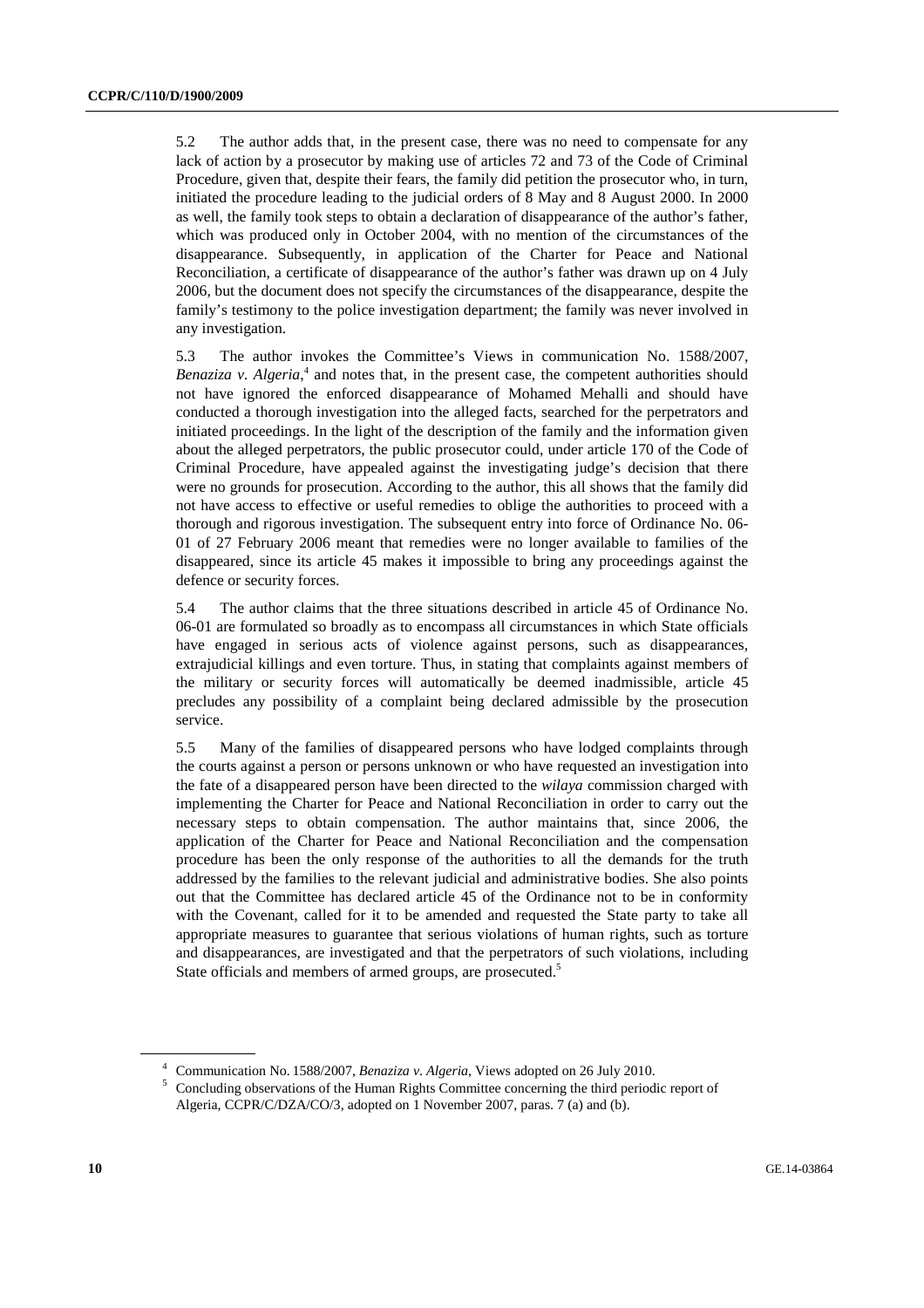#### **Issues and proceedings before the Committee**

#### *Consideration of admissibility*

6.1 The Committee first recalls that the decision to examine the admissibility and the merits jointly (see paragraph 1.2 of the present Views) does not preclude their being considered separately by the Committee. The joinder of cases does not mean they must be examined simultaneously. Therefore, before considering any claim contained in a communication, the Human Rights Committee must decide, in accordance with rule 93 of its rules of procedure, whether the communication is admissible under the Optional Protocol to the Covenant.

6.2 As required under article 5, paragraph 2 (a), of the Optional Protocol, the Committee must ascertain that the same matter is not being examined under another procedure of international investigation or settlement.

6.3 The Committee notes that, in the State party's view, the author has not exhausted domestic remedies, since she did not consider the possibility of bringing the matter before the investigating judge and suing for damages in criminal proceedings under articles 72 and 73 of the Code of Criminal Procedure. Furthermore, according to the State party, the author has written letters to political and administrative authorities but has not actually initiated legal action and seen it through to its conclusion by using all available remedies of appeal and judicial review. The Committee also notes the steps taken by the author and her family, including legal action, in the hope of finding the disappeared person and notes the author's argument that those steps have been limited by a real fear of reprisals. The Committee furthermore notes that, since the promulgation on 27 February 2006 of Ordinance No. 06- 01 governing the application of the Charter for Peace and National Reconciliation, the family no longer has the legal right to initiate judicial proceedings.

6.4 The Committee recalls that the State party has a duty not only to carry out thorough investigations of alleged violations of human rights brought to the attention of its authorities, particularly enforced disappearances or violations of the right to life, but also to prosecute, try and punish anyone held to be responsible for such violations.<sup>6</sup> Mohamed Mehalli's family contacted the police, administrative and political authorities repeatedly about his disappearance, but the State party failed to conduct a thorough and rigorous investigation. The State party has also failed to provide sufficient information indicating that an effective remedy is available, since Ordinance No. 06-01 of 27 February 2006 continues to be applied, notwithstanding the Committee's recommendations that it should be brought into line with the Covenant.<sup>7</sup> The Committee considers that, for the purposes of admissibility of a communication, the authors must have exhausted only the remedies effective against the alleged violation, in the present case, remedies effective against enforced disappearance. The Committee considers that to sue for damages for offences as serious as those alleged in the present case cannot be considered a substitute for the charges that should be brought by the public prosecutor.<sup>8</sup> Moreover, given the vague wording of articles 45 and 46 of the Ordinance and, in the absence of satisfactory information from the State party about their interpretation and actual enforcement, the author's fears in respect of the effectiveness of filing a complaint are reasonable. In light of all these considerations, the Committee concludes that article 5, paragraph 2 (b), of the Optional Protocol is not an

<sup>6</sup> See, for example, communication No. 1791/2008, *Boudjemai v. Algeria*, Views adopted on 22 March 2013, para. 7.4.<br><sup>7</sup> CCPR/C/DZA/CO/3, paras. 7, 8 and 13.

<sup>8</sup> See, for example, *Boudjemai v. Algeria*, para. 7.4.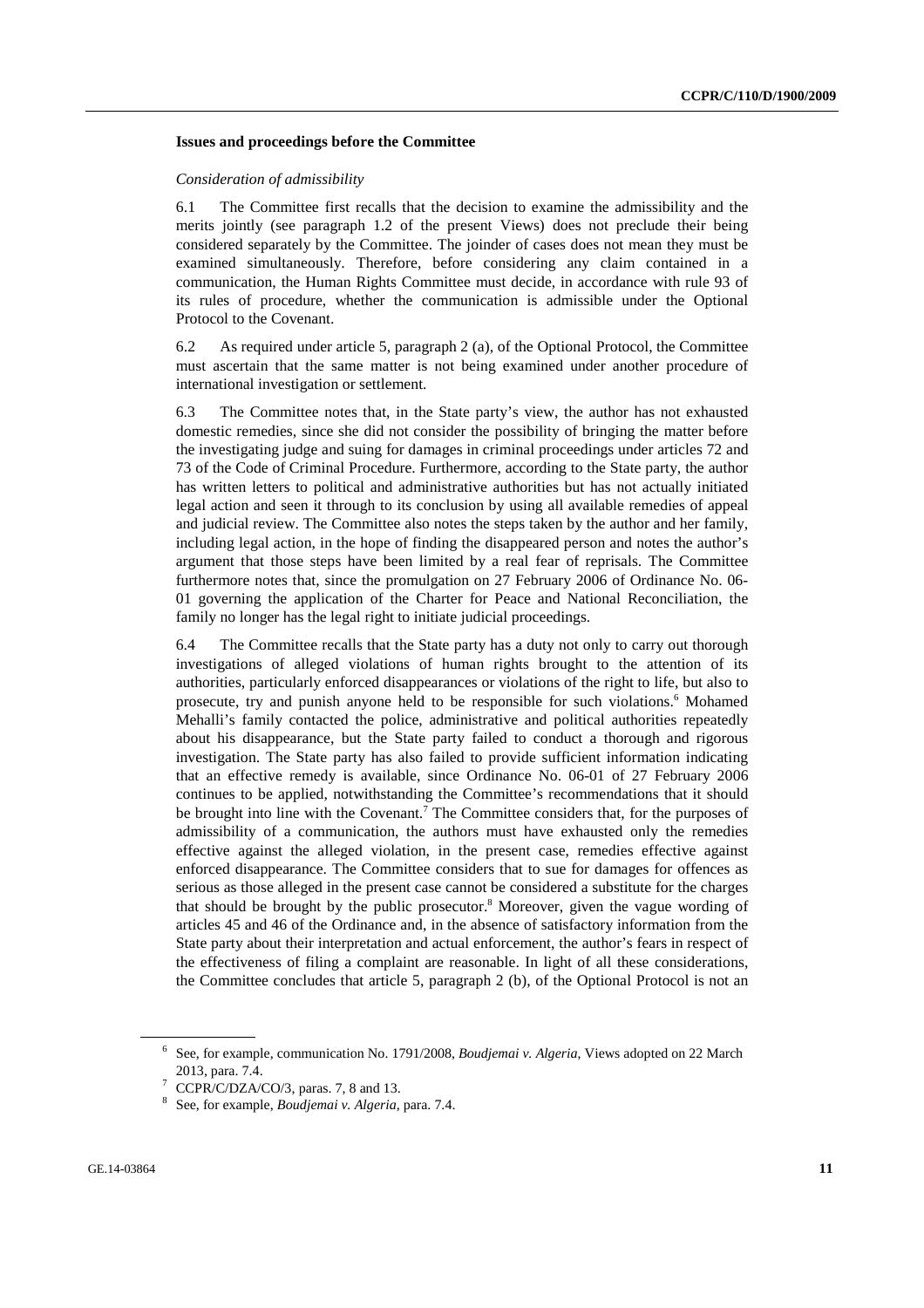obstacle to the admissibility of the communication in the part related to the disappearance of Mohamed Mehalli.

6.5 The Committee also notes the other allegations made by the author concerning the fate of her brother Atik<sup>9</sup> and the ill-treatment and torture suffered by her brothers Bedrane and Abderrahmane,<sup>10</sup> as well as the detention of the author's mother, the author herself and her sister Soumia for 8 days in Chateauneuf barracks, and the way in which the latter two were treated. The Committee notes that the State party has presented a general argument against the admissibility of these allegations for non-exhaustion of domestic remedies. It also notes the author's explanation that the harassment and threats suffered by the family deterred them from complaining or taking any judicial action. In the absence of any clear indication by the State party of the remedies that the presumed victims should have exhausted, without any explanation of their effectiveness and availability in the general context of the present case, and in the absence of any other information relevant to the case, the Committee considers that due weight must be given to the author's allegations. It therefore declares this part of the communication admissible.

6.6 The Committee accordingly finds that the author has sufficiently substantiated her claims insofar as they raise issues under articles 7, 9, 16 and 2 (para. 3) of the Covenant in respect of the disappearance of Mohamed Mehalli. The Committee also considers that the allegations under articles 7, 9 and 10 of the Covenant concerning the treatment of other members of the family, and under article 6 of the Covenant concerning the author's deceased brother, Atik, have been sufficiently substantiated. The Committee therefore proceeds to consider the communication on the merits.

#### *Consideration of the merits*

7.1 The Human Rights Committee has considered the present communication in the light of all the information made available to it by the parties, as required under article 5, paragraph 1, of the Optional Protocol.

7.2 In the present communication, the State party simply maintains that communications incriminating public officials, or persons acting on behalf of public authorities, in relation to enforced disappearances that occurred during the period in question — from 1993 to 1998 — should be considered in the broader context of the sociopolitical situation and security conditions that prevailed in the country at a time when the Government was struggling to fight terrorism. The Committee observes that the Covenant demands that the State party concern itself with the fate of every individual and treat every individual with respect for the inherent dignity of the human person. The Committee wishes to recall its jurisprudence<sup>11</sup> to the effect that the State party may not invoke the provisions of the Charter for Peace and National Reconciliation against persons who invoke provisions of the Covenant or who have submitted or may submit communications to the Committee. Ordinance No. 06-01, without the amendments recommended by the Committee, appears to promote impunity and therefore cannot, as it currently stands, be considered compatible with the provisions of the Covenant.<sup>12</sup>

 $9^9$  See paragraph 2.10 of the present Views.

<sup>10</sup> See paragraphs 2.2 and 2.8 of the present Views.

<sup>&</sup>lt;sup>11</sup> See, inter alia, communications No. 1196/2003, *Boucherf v. Algeria*, Views adopted on 30 March 2006, para. 11; No. 1588/2007, *Benaziza v. Algeria*, para. 9.2; No. 1781/2008, *Berzig v. Algeria*, para. 8.2; and No. 1905/2009, *Khirani v. Algeria*, Views adopted on 26 March 2012, para. 7.2. 12 CCPR/C/DZA/CO/3, para. 7.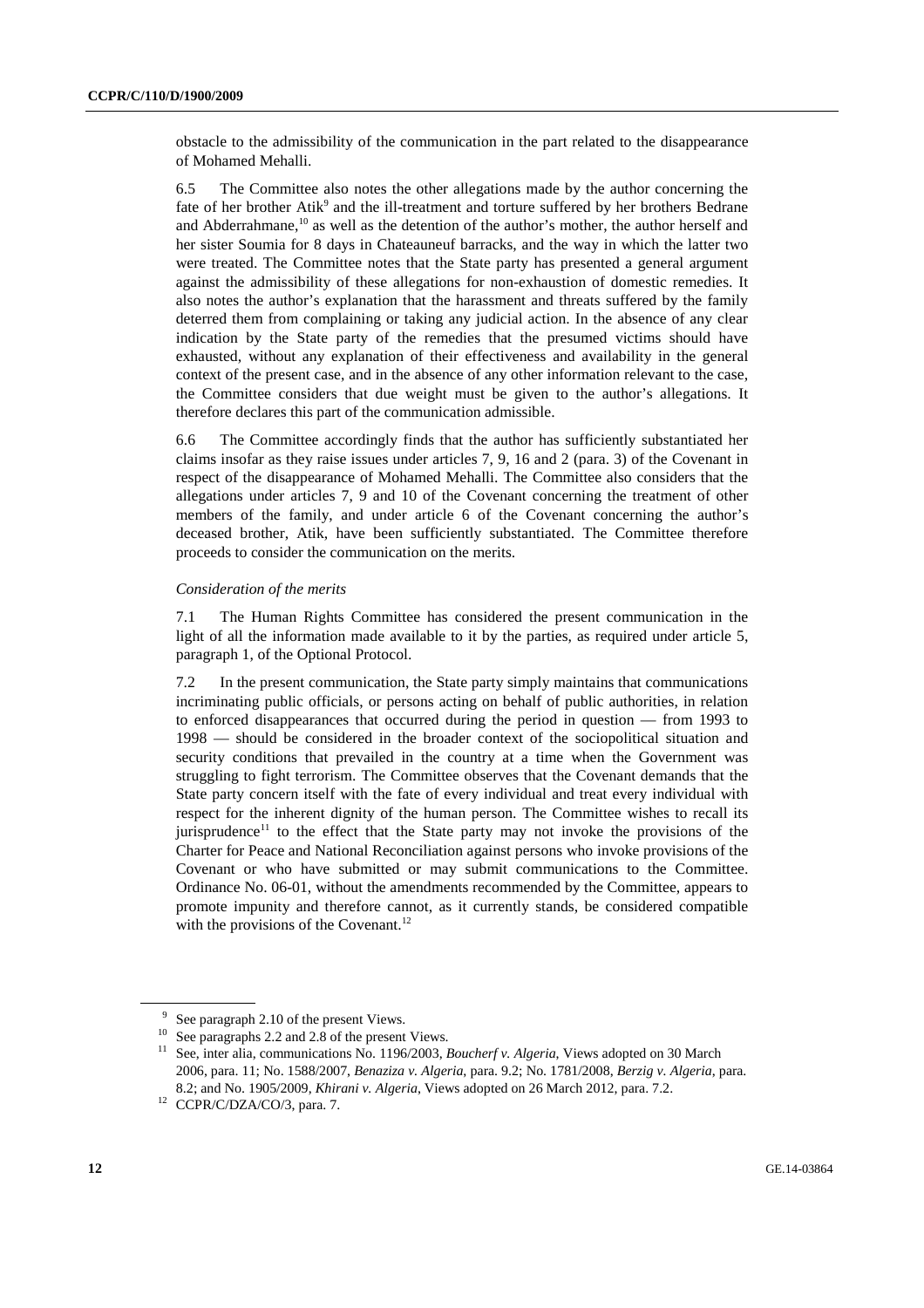7.3 The Committee notes that the State party has not replied to the author's claims concerning the merits of the case, and recalls its jurisprudence, $13$  according to which the burden of proof should not rest solely on the author of a communication, especially given that the author and the State party do not always have the same degree of access to evidence and that often only the State party is in possession of the necessary information. It is implicit in article 4, paragraph 2, of the Optional Protocol that the State party has a duty to investigate in good faith all allegations of violations of the Covenant made against it and its representatives and to provide the Committee with the information available to it.<sup>14</sup> In the absence of any explanations from the State party in this respect, due weight must be given to the author's allegations, provided they have been sufficiently substantiated.

7.4 The Committee recognizes the degree of suffering involved in being held indefinitely without contact with the outside world. It recalls its general comment No. 20 (1992) on the prohibition of torture, or other cruel, inhuman or degrading treatment or punishment,<sup>15</sup> in which it recommends that States parties should make provision against incommunicado detention. It notes that, in the case in question, Mohamed Mehalli was arrested by the authorities on 29 June 1998, that he has had no contact with his family since then and that, according to his family, he was tortured in Chateauneuf military barracks shortly after his arrest. In the absence of any explanation from the State party in respect of this allegation, the Committee considers that these events constitute a violation of article 7 of the Covenant with regard to Mohamed Mehalli.<sup>16</sup>

7.5 The Committee also takes note of the anguish and distress caused to the author by Mohamed Mehalli's disappearance, as well as acts of harassment and ill-treatment of various members of her family. In the absence of any response from the State party on this issue, the Committee considers that the facts before it disclose a violation of article 7 of the Covenant in their respect.

7.6 In respect of the author's claims under article 9 of the Covenant that the authorities have never acknowledged her father's arrest and detention, even though the author saw him when he was detained in Chateauneuf military barracks in 1998: in the absence of any relevant information from the State party, the Committee concludes that the facts before it disclose a violation of the rights of Mohamed Mehalli under article 9 of the Covenant.

7.7 The Committee further notes that the author also invokes a violation of her father's rights under article 16 of the Covenant. It reiterates its established jurisprudence, according to which the intentional removal of a person from the protection of the law for a prolonged period of time may constitute a refusal to recognize that person as a person before the law if the victim was in the hands of the State authorities when last seen and if the efforts of his or her relatives to obtain access to potentially effective remedies, including judicial remedies (Covenant, art. 2, para. 3) have been systematically impeded.<sup>17</sup> In the present case, the Committee notes that the State party has not provided information on the fate or whereabouts of the disappeared person, despite the author's many requests to the State party. The Committee concludes that Mohamed Mehalli's enforced disappearance since 29

<sup>13</sup> See, for example, communication No. 1863/2009, *Maharjan v*. *Nepal*, Views adopted on 19 July

<sup>2012,</sup> para. 8.3. 14 *Maharjan v*. *Nepal*, para. 8.3. 15 *Official Records of the General Assembly, Forty-seventh Session, Supplement No. 40*, (A/47/40),

annex VI, sect. A. <sup>16</sup> *Maharjan v. Népal*, para. 8.5.<br><sup>17</sup> See, for example, communication No. 1781/2008, *Berzig v. Algeria*, Views adopted on 31 October 2011, para. 8.9.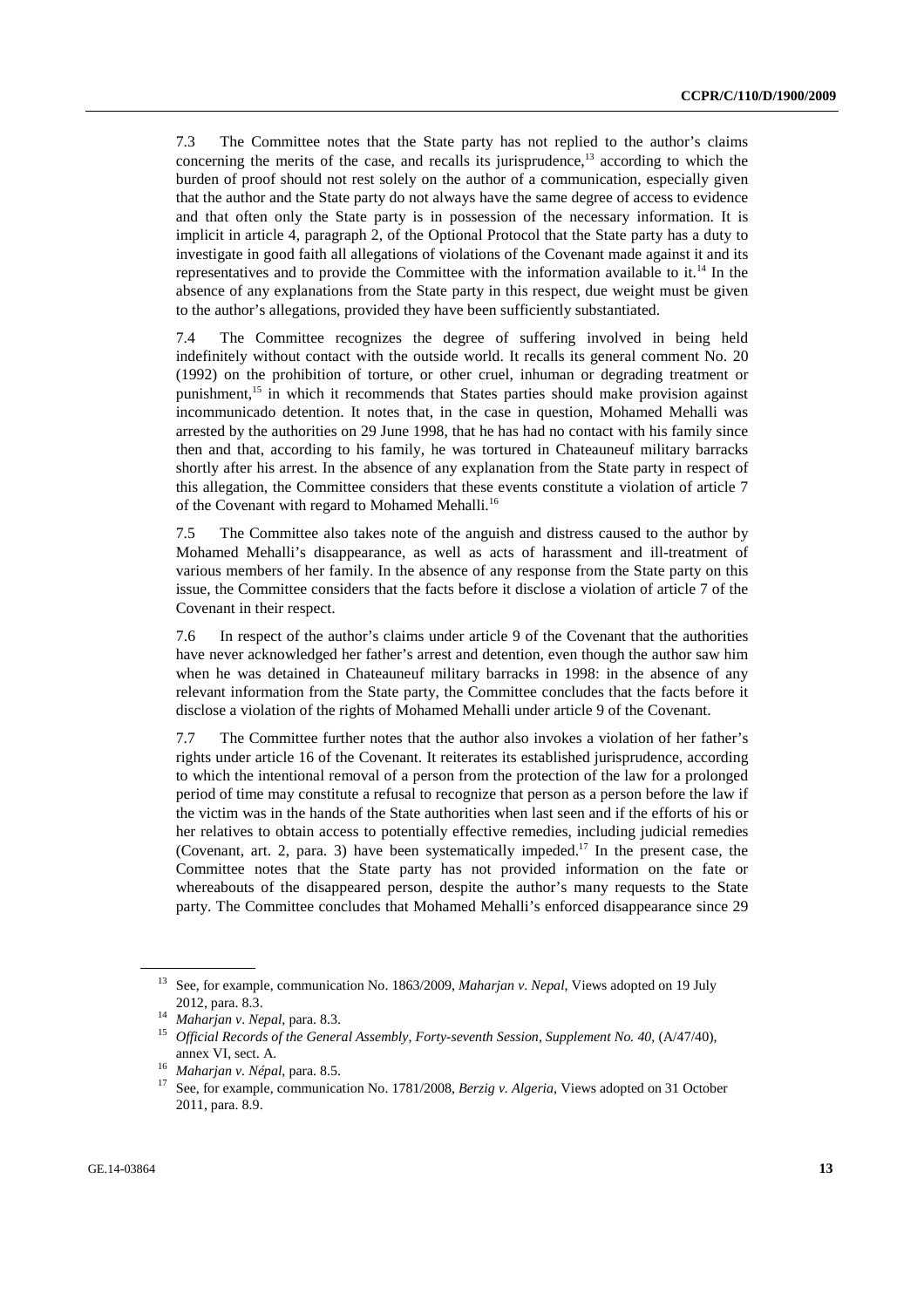June 1998 placed him outside the protection of the law and deprived him of his right to recognition as a person before the law, in violation of article 16 of the Covenant.

7.8 The author invokes article 2, paragraph 3, of the Covenant, which imposes on States parties the obligation to ensure an effective remedy for all persons whose rights under the Covenant have been violated. The Committee attaches importance to the establishment by States parties of appropriate judicial and administrative mechanisms for addressing claims of rights violations. It refers to its general comment No. 31 on the nature of the general legal obligation imposed on States parties to the Covenant,<sup>18</sup> which provides, inter alia, that a failure by a State party to investigate allegations of violations could, in and of itself, give rise to a separate breach of the Covenant. In the present case, the author and her family contacted the competent authorities regarding Mohamed Mehalli's disappearance as soon as he was arrested. However, all their efforts were to no avail and the State party failed to conduct a thorough and rigorous investigation into his disappearance. Furthermore, the absence, since the promulgation of Ordinance No. 06-01 implementing the Charter for Peace and National Reconciliation, of the legal right to initiate judicial proceedings continues to deprive Mohamed Mehalli, the author and her family of access to any effective remedy, since the Ordinance prohibits, on pain of imprisonment, the initiation of legal proceedings to shed light on the most serious crimes, such as enforced disappearances.<sup>19</sup> In the light of the above, the Committee concludes that the facts before it disclose a violation of article 2 (para. 3), read in conjunction with articles 7, 9 and 16 of the Covenant with regard to Mohamed Mehalli, and of article 2 (para. 3), read in conjunction with article 7 of the Covenant, with regard to the author, her mother and her brothers and sisters.

7.9 The Committee then notes the author's complaint relating to the murder of her brother Atik by the police. It notes that the State party has not put forward any argument to refute the complaint. In the absence of any other relevant information, the Committee considers that that due weight must be given to the author's allegations. Accordingly, it concludes that the facts as submitted disclose the responsibility of the State party in the death of the author's brother, Atik, who was arbitrarily deprived of his life, and therefore concludes a violation of his rights under article 6, paragraph 1, of the Covenant.

7.10 In respect of the illegal detention, ill-treatment and torture suffered by the author's brothers, Bedrane and Abderahmane, the eight-day detention in Chateauneuf barracks of her mother, the author herself and her sister, Soumia, and the way in which the latter two were treated and humiliated there, and particularly the sexual abuse, a form of extreme gender-based violence, suffered by Soumia, the Committee notes that the State party has not provided any specific comments to refute these allegations. In these circumstances, the Committee considers that due weight must be given to the author's detailed allegations. Accordingly, it concludes that this part of the communication discloses a violation of the rights of the author's brothers, Bedrane and Abderrahmane, of the author's own rights and of the rights of her sisters and her mother, under articles 7 and 9 of the Covenant.

7.11 In the light of the foregoing, the Committee decides not to examine separately the author's complaints under article 10 of the Covenant.

8. The Human Rights Committee, acting under article 5, paragraph 4, of the Optional Protocol to the International Covenant on Civil and Political Rights, is of the view that the information before it discloses violations by the State party of articles 7, 9 and 16, and of article 2 (para. 3) read in conjunction with articles 7, 9 and 16 of the Covenant with regard to Mohamed Mehalli, and of articles 7 and 9 and article 2 (para. 3), read in conjunction

<sup>18</sup> *Official Records of the General Assembly, Fifty-ninth Session, Supplement No. 40*, (A/59/40 (vol. I)),

annex III.<br><sup>19</sup> CCPR/C/DZA/CO/3, para. 7.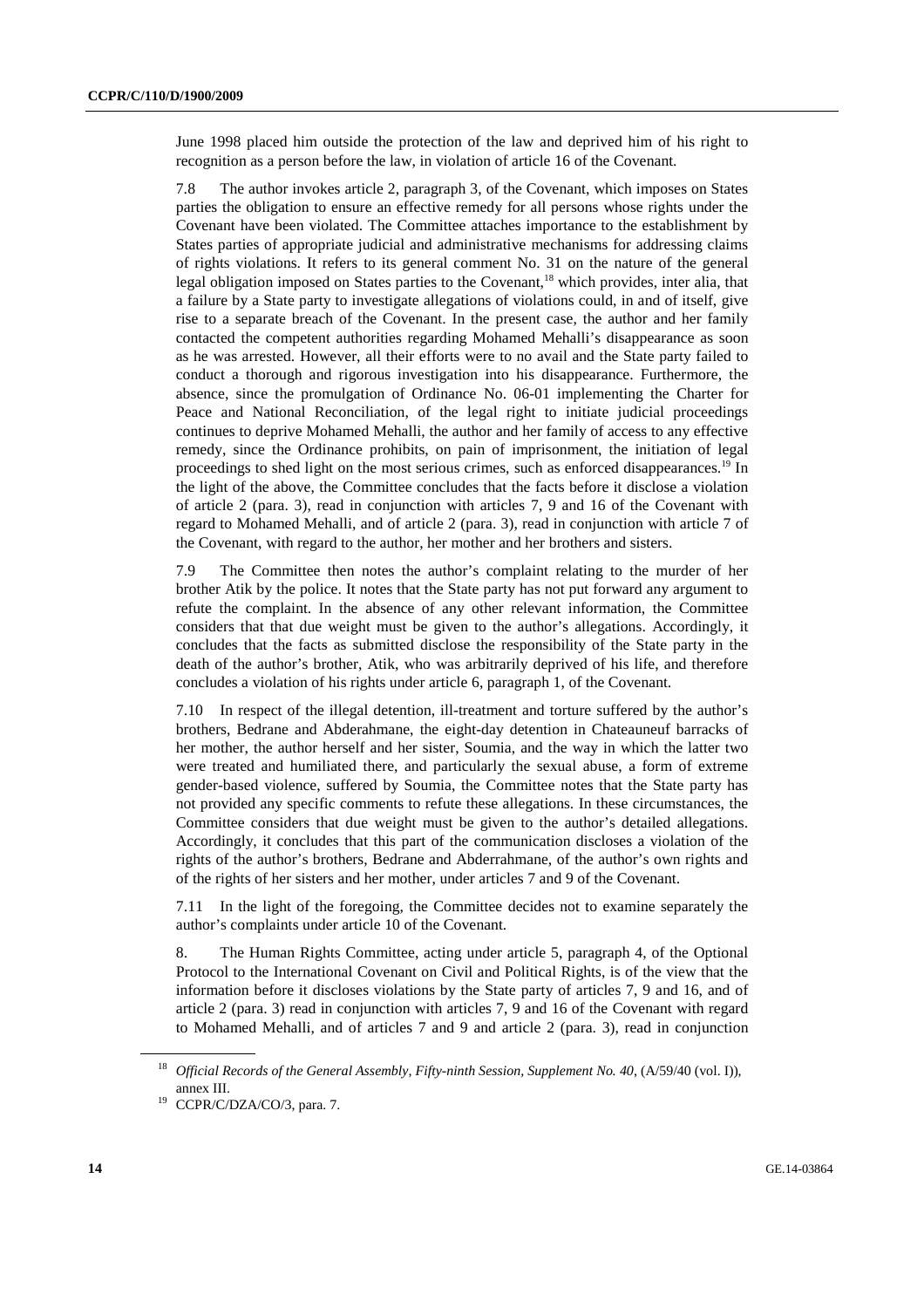with articles 7 and 9 of the Covenant, with regard to the author, her mother and her brothers, Bedrane and Abderrahmane, and her sisters; and of article 2 (para. 3) read in conjunction with article 6 (para.1) with regard to her deceased brother, Atik.

9. In accordance with article 2, paragraph 3, of the Covenant, the State party is under an obligation to provide the author with an effective remedy, including by: (a) conducting a thorough and effective investigation into the disappearance of Mohamed Mehalli; (b) providing the author with detailed information about the results of its investigation; (c) releasing Mohamed Mehalli immediately if he is still being detained incommunicado; (d) in the event that Mohamed Mehalli is deceased, handing over his remains to his family; (e) prosecuting, trying and punishing those responsible for the violations committed; (f) providing adequate compensation to the author and her family for the violations suffered, and to Mohamed Mehalli, if he is still alive; (g) carrying out a prompt and effective investigation into the allegations of torture of the author, her sisters and her brothers, Bedrane and Abderrahmane, prosecuting and punishing the perpetrators, and providing the victims with adequate compensation, including for their illegal detention in this context; and (h) carrying out a prompt and effective investigation into the exact circumstances of the death of the author's brother, Atik, with a view to the prosecution and punishment of those responsible. Notwithstanding the terms of Ordinance No. 06-01, the State party should ensure that it does not impede enjoyment of the right to an effective remedy for crimes such as torture, extrajudicial killings and enforced disappearances. The State party is also under an obligation to prevent similar violations in the future.

10. Bearing in mind that, by becoming a party to the Optional Protocol, the State party has recognized the competence of the Committee to determine whether or not there has been a violation of the Covenant and that, pursuant to article 2 of the Covenant, the State party has undertaken to ensure for all individuals within its territory or subject to its jurisdiction the rights recognized in the Covenant and to provide an effective and enforceable remedy when a violation has been established, the Committee wishes to receive from the State party, within 180 days, information concerning the measures taken to give effect to the Committee's Views. The State party is also requested to publish the present Views and disseminate them broadly in the official languages of the State party.

[Adopted in English, French and Spanish, the French text being the original version. Subsequently to be issued also in Arabic, Chinese and Russian, as part of the Committee's annual report to the General Assembly.]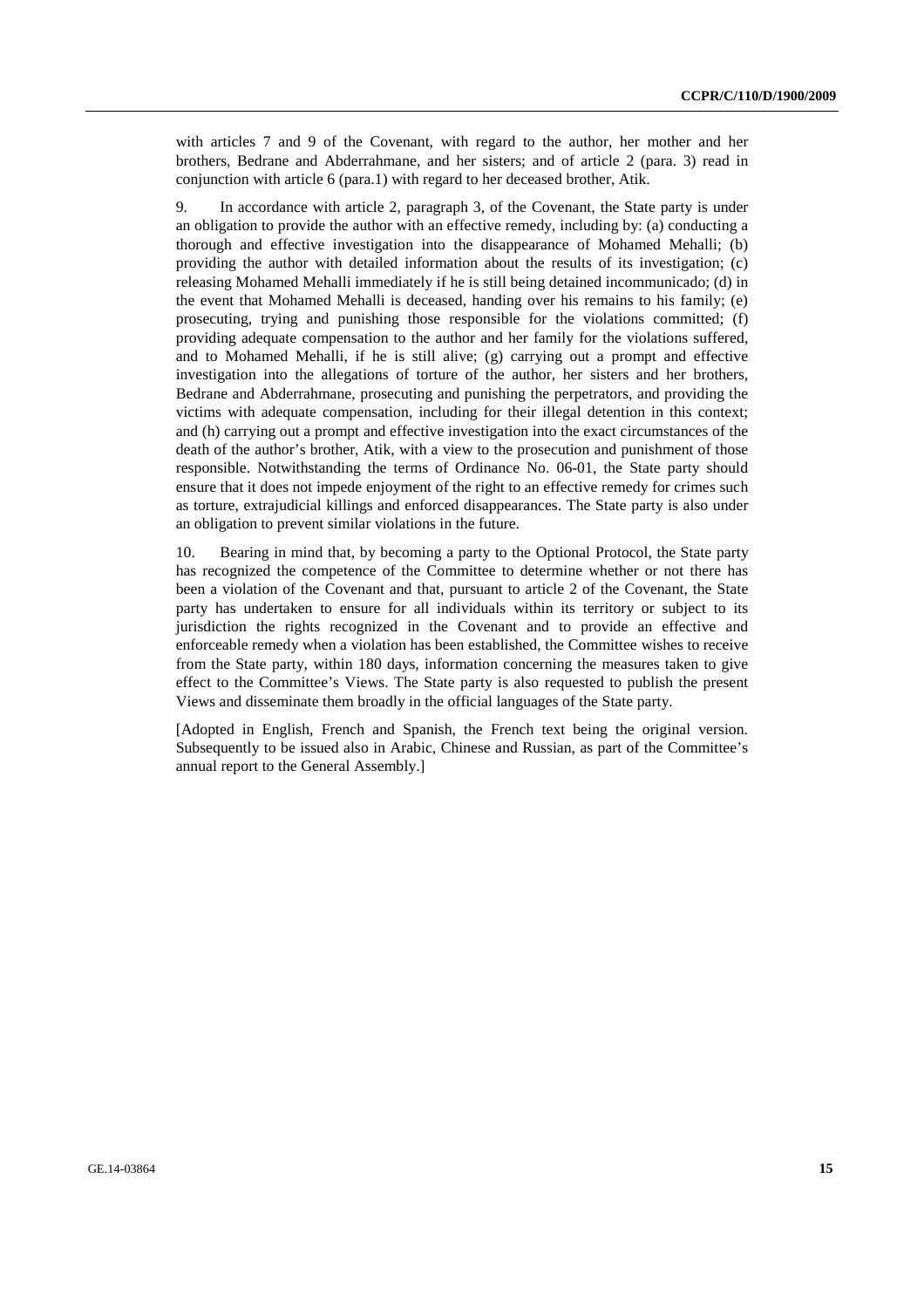## **Appendix**

## **Joint opinion of Mr. Fabián Omar Salvioli and Mr. Víctor Rodríguez Rescia**

1. We share the opinion of the Committee and the conclusions that it has reached in *Mehalli v. Algeria* (communication No. 1900/2009). As we have stated on several previous occasions in similar cases,<sup>a</sup> we consider that, in the present instance, the Committee should have indicated that, by adopting Ordinance No. 06/01, certain provisions of which — in particular article 46 — are clearly incompatible with the Covenant, the State has failed to comply with the general obligation set forth in article 2, paragraph 2, of the Covenant. The Committee should also have found a violation of article 2, paragraph 2, read in conjunction with other substantive provisions of the Covenant. With regard to redress, we consider that the Committee should have recommended that the State bring Ordinance No. 06/01 into line with the Covenant.

2. Moreover, in the present case, the Committee should have found a violation of article 6 of the Covenant, given that the State has failed in its duty to guarantee the right to life. Had the Committee reached that conclusion, its position would have been consistent with its jurisprudence in previous cases — some involving the same State party — which involve facts and events that are identical in nature to those of the *Mehalli* case.<sup>b</sup> Furthermore, during the same session at which the present conclusions were adopted, in a similar case of enforced disappearance, the Committee reached a different conclusion even though the proven facts were the same.<sup>c</sup>

3. We have repeatedly maintained that, when faced with proven facts in a case file, the Committee's application of the Covenant should not be limited by the parties' legal arguments. Thus, the Committee has acted correctly on various occasions,<sup>d</sup> although on others, such as the *Mehalli* case, the Committee has decided to restrict the scope of its deliberations without providing valid reasons for doing so.

4. For reasons set out previously in similar cases, to which we refer the reader in order to avoid repeating them here, we consider that, in the present case, given the State party's adoption of Ordinance No. 06/01, the Committee should also have found a violation of article 2, paragraph 2 read in conjunction with other substantive provisions of the

<sup>&</sup>lt;sup>a</sup> See, for example, our joint opinion in *Mihoubi v. Algeria*, communication No. 1874/2009.

<sup>&</sup>lt;sup>b</sup> See, for example, communications No. 1781/2008 and No. 1798/2008, *Lemmiz v. Algeria*, Views adopted on 25 July 2013.<br>See communication No. 1889/2009, *Marouf v. Algeria*, Views adopted on 21 March 2014 (paras. 7.4

and 8). d Simply by way of example, see: communication No. 1390/2005, *Koreba v. Belarus*, Views adopted on 25 October 2010; communication No. 1225/2003, *Eshonov v. Uzbekistan*, Views adopted on 22 July 2010, para. 8.3; communication No. 1206/2003, *R.M. and S.I. v. Uzbekistan*, Views adopted on 10 March 2010, paras. 6.3 and 9.2, with a finding of no violation; communication No. 1520/2006, *Mwamba v. Zambia*, Views adopted on 10 March 2010; communication No. 1320/2004, *Pimentel et al. v. Philippines*, Views adopted on 19 March 2007, paras. 3 and 8.3; communication No. 1177/2003, *Ilombe and Shandwe v. Democratic Republic of the Congo*, Views adopted on 17 March 2006, paras. 5.5, 6.5, and 9; communication No. 973/2001, *Khalilova v. Tajikistan*, Views adopted on 30 March 2005, para. 3.7; and communication No. 1044/2000, *Shukurova v. Tajikistan*, Views adopted on 17 March 2006, para. 3.